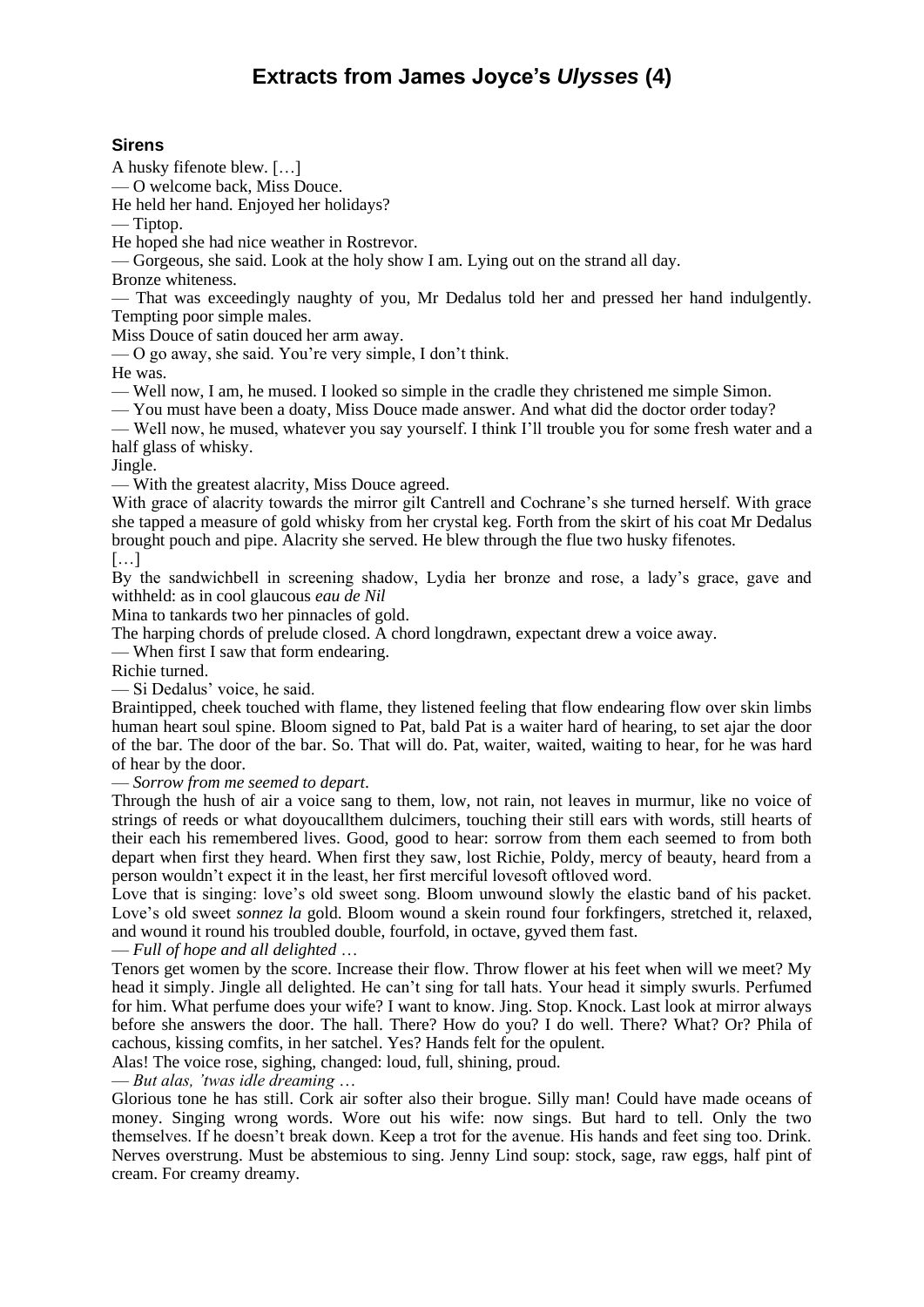Tenderness it welled: slow, swelling. Full it throbbed. That's the chat. Ha, give! Take! Throb, a throb, a pulsing proud erect.

Words? Music? No: it's what's behind.

Bloom looped, unlooped, noded, disnoded.

Bloom. Flood of warm jimjam lickitup secretness flowed to flow in music out, in desire, dark to lick flow, invading. Tipping her tepping her tapping her topping her. Tup. Pores to dilate dilating. Tup. The joy the feel the warm the. Tup. To pour o'er sluices pouring gushes. Flood, gush, flow, joygush, tupthrop. Now! Language of love.

— … *ray of hope* …

Beaming. Lydia for Lidwell squeak scarcely hear so ladylike the muse unsqueaked a ray of hope.

*Martha* it is. Coincidence. Just going to write. Lionel's song. Lovely name you have. Can't write. Accept my little pres. Play on her heartstrings pursestrings too. She's a. I called you naughty boy. Still the name: Martha. How strange! Today.

The voice of Lionel returned, weaker but unwearied. It sang again to Richie Poldy Lydia Lidwell also sang to Pat open mouth ear waiting, to wait. How first he saw that form endearing, how sorrow seemed to part, how look, form, word charmed him Gould Lidwell, won Pat Bloom's heart.

Wish I could see his face, though. Explain better. Why the barber in Drago's always looked my face when I spoke his face in the glass. Still hear it better here than in the bar though farther.

## — *Each graceful look* …

First night when first I saw her at Mat Dillon's in Terenure. Yellow, black lace she wore. Musical chairs. We two the last. Fate. After her. Fate. Round and round slow. Quick round. We two. All looked. Halt. Down she sat. All ousted looked. Lips laughing. Yellow knees.

— *Charmed my eye* …

Singing. *Waiting* she sang. I turned her music. Full voice of perfume of what perfume does your lilactrees. Bosom I saw, both full, throat warbling. First I saw. She thanked me. Why did she me? Fate. Spanishy eyes. Under a peartree alone patio this hour in old Madrid one side in shadow Dolores shedolores. At me. Luring. Ah, alluring.

— *Martha! Ah, Martha!*

Quitting all languor Lionel cried in grief, in cry of passion dominant to love to return with deepening yet with rising chords of harmony. In cry of lionel loneliness that she should know, must Martha feel. For only her he waited. Where? Here there try there here all try where. Somewhere.

— *Co-me, thou lost one!*

*Co-me thou dear one!*

Alone. One love. One hope. One comfort me. Martha, chest note, return.

— *Come!*

It soared, a bird, it held its flight, a swift pure cry, soar silver orb it leaped serene, speeding, sustained, to come, don't spin it out too long long breath he breath long life, soaring high, high resplendent, aflame, crowned, high in the effulgence symbolistic, high, of the ethereal bosom, high, of the high vast irradiation everywhere all soaring all around about the all, the endlessnessnessness …

— *To me!*

Siopold!

Consumed.

[…]

Seabloom, greaseabloom viewed last words. Softly. *When my country takes her place among*.

Prrprr.

Must be the bur.

Fff. Oo. Rrpr.

*Nations of the earth*. No-one behind. She's passed. *Then and not till then*. Tram. Kran, kran, kran. Good oppor. Coming. Krandlkrankran. I'm sure it's the burgund. Yes. One, two. *Let my epitaph be*. Karaaaaaaa. *Written. I have*.

Pprrpffrrppfff.

*Done*.

# **Cyclops**

# [...]

Bloom was talking and talking with John Wyse and he quite excited with his dunducketymudcoloured mug on him and his old plumeyes rolling about.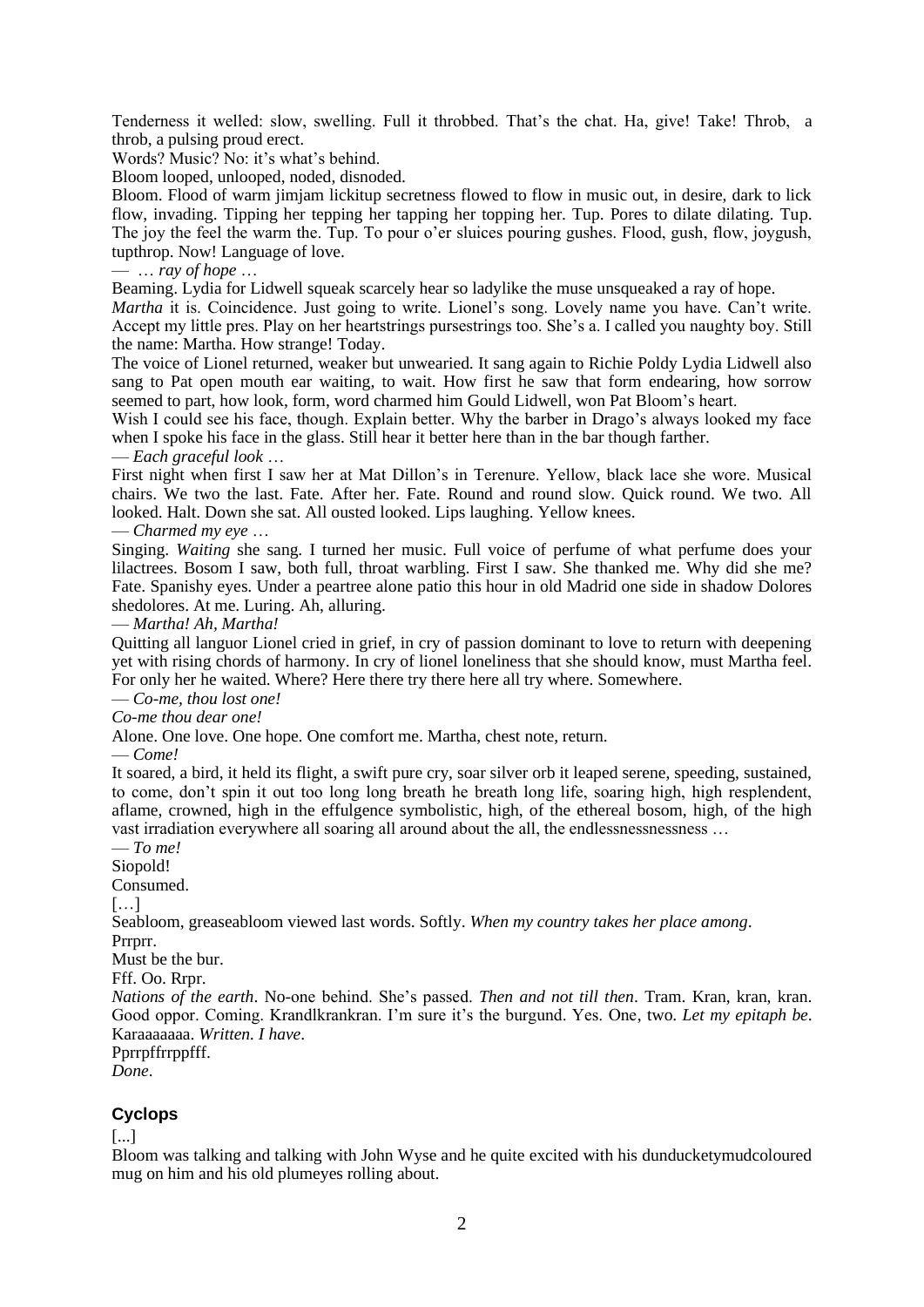— Persecution, says he, all the history of the world is full of it. Perpetuating national hatred among nations.

— But do you know what a nation means? says John Wyse.

- Yes, says Bloom.
- What is it? says John Wyse.

— A nation? says Bloom. A nation is the same people living in the same place.

 $-$  By God, then, says Ned, laughing, if that's so I'm a nation for I'm living in the same place for the past five years.

So of course everyone had a laugh at Bloom and says he, trying to muck out of it:

— Or also living in different places.

— That covers my case, says Joe.

— What is your nation if I may ask, says the citizen.

— Ireland, says Bloom. I was born here. Ireland.

The citizen said nothing only cleared the spit out of his gullet and, gob, he spat a Red bank oyster out of him right in the corner.

— After you with the push, Joe, says he, taking out his handkerchief to swab himself dry.

[...]

— And I belong to a race too, says Bloom, that is hated and persecuted. Also now. This very moment. This very instant.

Gob, he near burnt his fingers with the butt of his old cigar.

— Robbed, says he. Plundered. Insulted. Persecuted. Taking what belongs to us by right. At this very moment, says he, putting up his fist, sold by auction off in Morocco like slaves or cattles.

— Are you talking about the new Jerusalem? says the citizen.

— I'm talking about injustice, says Bloom.

— Right, says John Wyse. Stand up to it then with force like men.

That's an almanac picture for you. Mark for a softnosed bullet. Old lardyface standing up to the business end of a gun. Gob, he'd adorn a sweepingbrush, so he would, if he only had a nurse's apron on him. And then he collapses all of a sudden, twisting around all the opposite, as limp as a wet rag.

— But it's no use, says he. Force, hatred, history, all that. That's not life for men and women, insult and hatred. And everybody knows that it's the very opposite of that that is really life.

— What? says Alf.

— Love, says Bloom. I mean the opposite of hatred. I must go now, says he to John Wyse. Just round to the court a moment to see if Martin is there. If he comes just say I'll be back in a second. Just a moment.

Who's hindering you? And off he pops like greased lightning.

— A new apostle to the gentiles, says the citizen. Universal love.

— Well, says John Wyse, isn't that what we're told? Love your neighbours.

— That chap? says the citizen. Beggar my neighbour is his motto. Love, Moya! He's a nice pattern of a Romeo and Juliet.

[…]

But begob I was just lowering the heel of the pint when I saw the citizen getting up to waddle to the door, puffing and blowing with the dropsy and he cursing the curse of Cromwell on him, bell, book and candle in Irish, spitting and spatting out of him and Joe and little Alf round him like a leprechaun trying to peacify him.

— Let me alone, says he.

And begob he got as far as the door and they holding him and he bawls out of him:

— Three cheers for Israel!

Arrah, sit down on the parliamentary side of your arse for Christ' sake and don't be making a public exhibition of yourself. Jesus, there's always some bloody clown or other kicking up a bloody murder about bloody nothing. Gob, it'd turn the porter sour in your guts, so it would.

And all the ragamuffins and sluts of the nation round the door and Martin telling the jarvey to drive ahead and the citizen bawling and Alf and Joe at him to whisht and he on his high horse about the jews and the loafers calling for a speech and Jack Power trying to get him to sit down on the car and hold his bloody jaw and a loafer with a patch over his eye starts singing *If the man in the moon was a jew, jew, jew* and a slut shouts out of her:

— Eh, mister! Your fly is open, mister!

[...]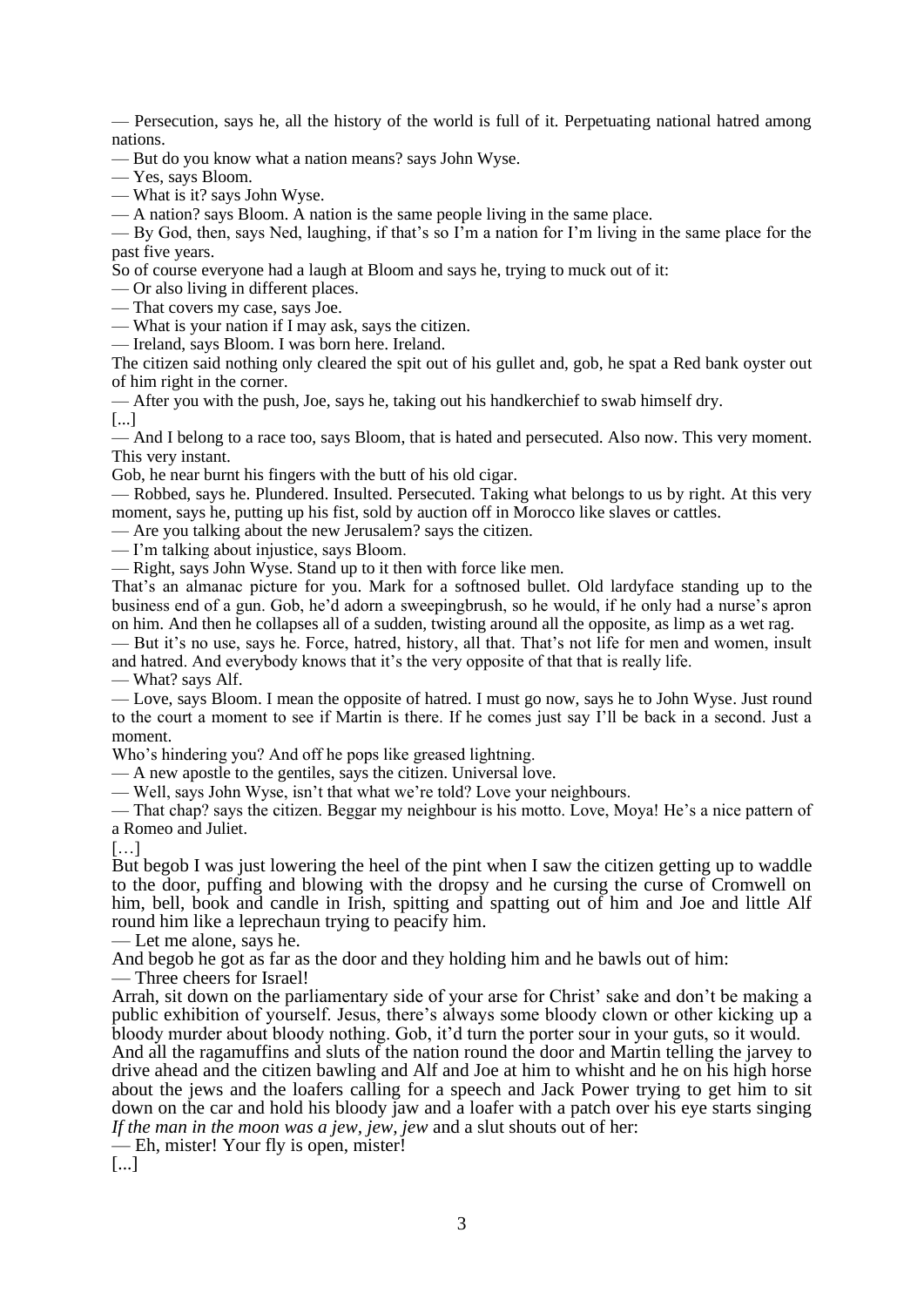You never saw the like of it in all your born puff. Gob, if he got that lottery ticket on the side of his poll he'd remember the gold cup, he would so, but begob the citizen would have been lagged for assault and battery and Joe for aiding and abetting. The jarvey saved his life by furious driving as sure as God made Moses. What? O, Jesus, he did. And he let a volley of oaths after him.

— Did I kill him, says he, or what?

And he shouting to the bloody dog:

After him, Garry! After him, boy!

And the last we saw was the bloody car rounding the corner and old sheepface on it gesticulating and the bloody mongrel after it with his lugs back for all he was bloody well worth to tear him limb from limb. Hundred to five! Jesus, he took the value of it out of him, I promise you. [444]

When, lo, there came about them all a great brightness and they beheld the chariot wherein He stood ascend to heaven. And they beheld Him in the chariot, clothed upon in the glory of the brightness, having raiment as of the sun, fair as the moon and terrible that for awe they durst not look upon Him. And there came a voice out of heaven, calling: *Elijah! Elijah*! And he answered with a main cry: *Abba! Adonai!* And they beheld Him even Him, ben Bloom Elijah, amid clouds of angels ascend to the glory of the brightness at an angle of fortyfive degrees over Donohoe's in Little Green Street like a shot off a shovel.

### **Nausicaa**

[...]

But who was Gerty?

Gerty MacDowell who was seated near her companions, lost in thought, gazing far away into the distance, was in very truth as fair a specimen of winsome Irish girlhood as one could wish to see. She was pronounced beautiful by all who knew her though, as folks often said, she was more a Giltrap than a MacDowell. Her figure was slight and graceful, inclining even to fragility but those iron jelloids she had been taking of late had done her a world of good much better than the Widow Welch's female pills and she was much better of those discharges she used to get and that tired feeling. The waxen pallor of her face was almost spiritual in its ivorylike purity though her rosebud mouth was a genuine Cupid's bow, Greekly perfect. Her hands were of finely veined alabaster with tapering fingers and as white as lemon juice and queen of ointments could make them though it was not true that she used to wear kid gloves in bed or take a milk footbath either. Bertha Supple told that once to Edy Boardman, a deliberate lie, when she was black out at daggers drawn with Gerty (the girl chums had of course their little tiffs from time to time like the rest of mortals) and she told her not let on whatever she did that it was her that told her or she'd never speak to her again. No. Honour where honour is due. There was an innate refinement, a languid queenly *hauteur* about Gerty which was unmistakably evidenced in her delicate hands and higharched instep. Had kind fate but willed her to be born a gentlewoman of high degree in her own right and had she only received the benefit of a good education Gerty MacDowell might easily have held her own beside any lady in the land and have seen herself exquisitely gowned with jewels on her brow and patrician suitors at her feet vying with one another to pay their devoirs to her. Mayhap it was this, the love that might have been, that lent to her softlyfeatured face at whiles a look, tense with suppressed meaning, that imparted a strange yearning tendency to the beautiful eyes a charm few could resist. Why have women such eyes of witchery? Gerty's were of the bluest Irish blue, set off by lustrous lashes and dark expressive brows. Time gas when those brows were not so silkilyseductive. It was Madame Vera Verity, directress of the Woman Beautiful page of the Princess novelette, who had first advised her to try eyebrowleine which gave that haunting expression to the eyes, so becoming in leaders of fashion, and she had never regretted it. Then there was blushing scientifically cured and how to be tall increase your height and you have a beautiful face but your nose? That would suit Mrs Dignam because she had a button one. But Gerty's crowning glory was her wealth of wonderful hair. It was dark brown with a natural wave in it. She had cut it that very morning on account of the new moon and it nestled about her pretty head in a profusion of luxuriant clusters and pared her nails too, Thursday for wealth. And just now at Edy's words as a telltale flush, delicate as the faintest rosebloom, crept into her cheeks she looked so lovely in her sweet girlish shyness that of a surety God's fair land of Ireland did not hold her equal. […]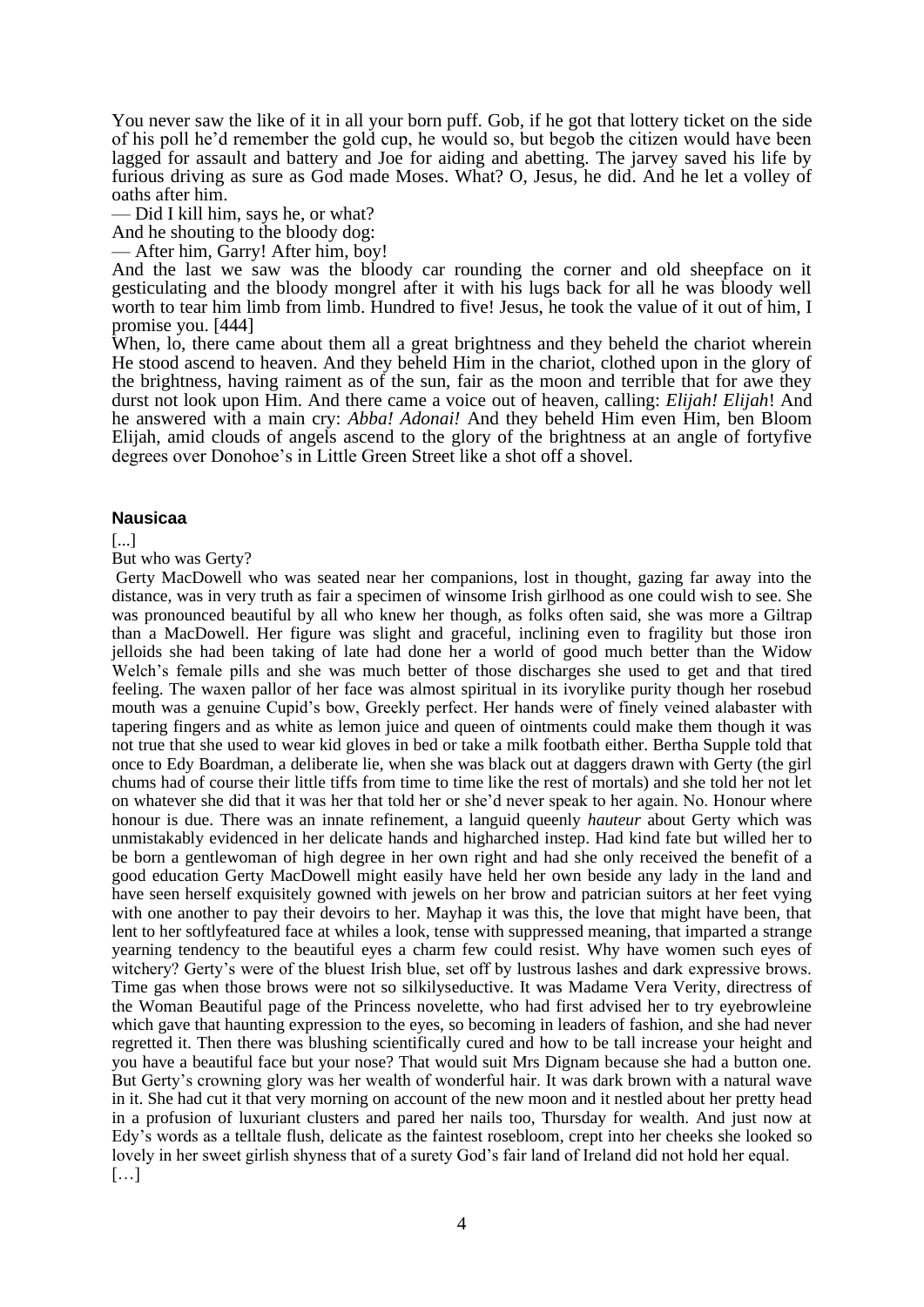And Jacky Caffrey shouted to look, there was another and she leaned back and the garters were blue to match on account of the transparent and they all saw it and shouted to look, look there it was and she leaned back ever so far to see the fireworks and something queer was flying about through the air, a soft thing to and fro, dark. And she saw a long Roman candle going up over the trees up, up, and, in the tense hush, they were all breathless with excitement as it went higher and higher and she had to lean back more and more to look up after it, high, high, almost out of sight, and her face was suffused with a divine, an entrancing blush from straining back and he could see her other things too, nainsook knickers, the fabric that caresses the skin, better than those other pettiwidth, the green, four and eleven, on account of being white and she let him and she saw that he saw and then it went so high it went out of sight a moment and she was trembling in every limb from being bent so far back he had a full view high up above her knee no-one ever not even on the swing or wading and she wasn't ashamed and he wasn't either to look in that immodest way like that because he couldn't resist the sight of the wondrous revealment half offered like those skirt-dancers behaving so immodest before gentlemen looking and he kept on looking, looking. She would fain have cried to him chokingly, held out her snowy slender arms to him to come, to feel his lips laid on her white brow the cry of a young girl's love, a little strangled cry, wrung from her, that cry that has rung through the ages. And then a rocket sprang and bang shot blind and O! then the Roman candle burst and it was like a sigh of O! and everyone cried O!O! in raptures and it gushed out of it a stream of rain gold hair threads and they shed and ah! they were all greeny dewy stars falling with golden, O so lively! O so soft, sweet, soft! […]

Slowly without looking back she went down the uneven strand to Cissy, to Edy, to Jacky and Tommy Caffrey, to little baby Boardman. It was darker now and there were stones and bits of wood on the strand and slippy seaweed. She balked with a certain quiet dignity characteristic of her but with care and very slowly because Gerty MacDowell was…

Tight boots? No. She's lame! O!

Mr Bloom watched her as she limped away. Poor girl! That's why she's left on the shelf and the others did a sprint. Thought something was wrong by the cut of her jib. Jilted beauty. A defect is ten times worse in a woman. But makes them polite. Glad I didn't know it when she was on show. Hot little devil all the same.

# **Oxen of the Sun**

[...]

And in the castle was set a board that was of the birchwood of Finlandy and it was upheld by four dwarfmen of that country but they durst not move for enchantment. And on this board were frightful swords and knives that are made in a great cavern by swinking demons out of white flames that they fix in the horns of buffalos and stags that there abound marvellously. And there were vessels that are wrought by magic of Mahound out of seasand and the air by a warlock with his breath that he blares into them like to bubbles. And full fair cheer and rich was on the board that no wight could devise a fuller ne richer. And there was a vat of silver that was moved by craft to open in the which lay strange fishes withouten heads though misbelieving men nie that this be possible thing without they see it natheless they are so. And these fishes lie in an oily water brought there from Portugal land because of the fatness that therein is like to the juices of the olive press. And also it was marvel to see in that castle how by magic they make a compost out of fecund wheat kidneys out of Chaldee that by aid of certain angry spirits that they do into it swells up wondrously like to a vast mountain. And they teach the serpents there to entwine themselves up on long sticks out of the ground and of the scales of these serpents they brew out a brewage like to mead.

# **Circe**

[...]

STEPHEN: (*Choking with fright, remorse and horror*.) They said I killed you, mother. He offended your memory. Cancer did it, not I. Destiny.

THE MOTHER: (A *green rill of bile trickling from a side of her mouth*.) You sang that song to me. Love's bitter mystery.

STEPHEN: (*Eagerly*.) Tell me the word, mother, if you know now. The word known to all men.